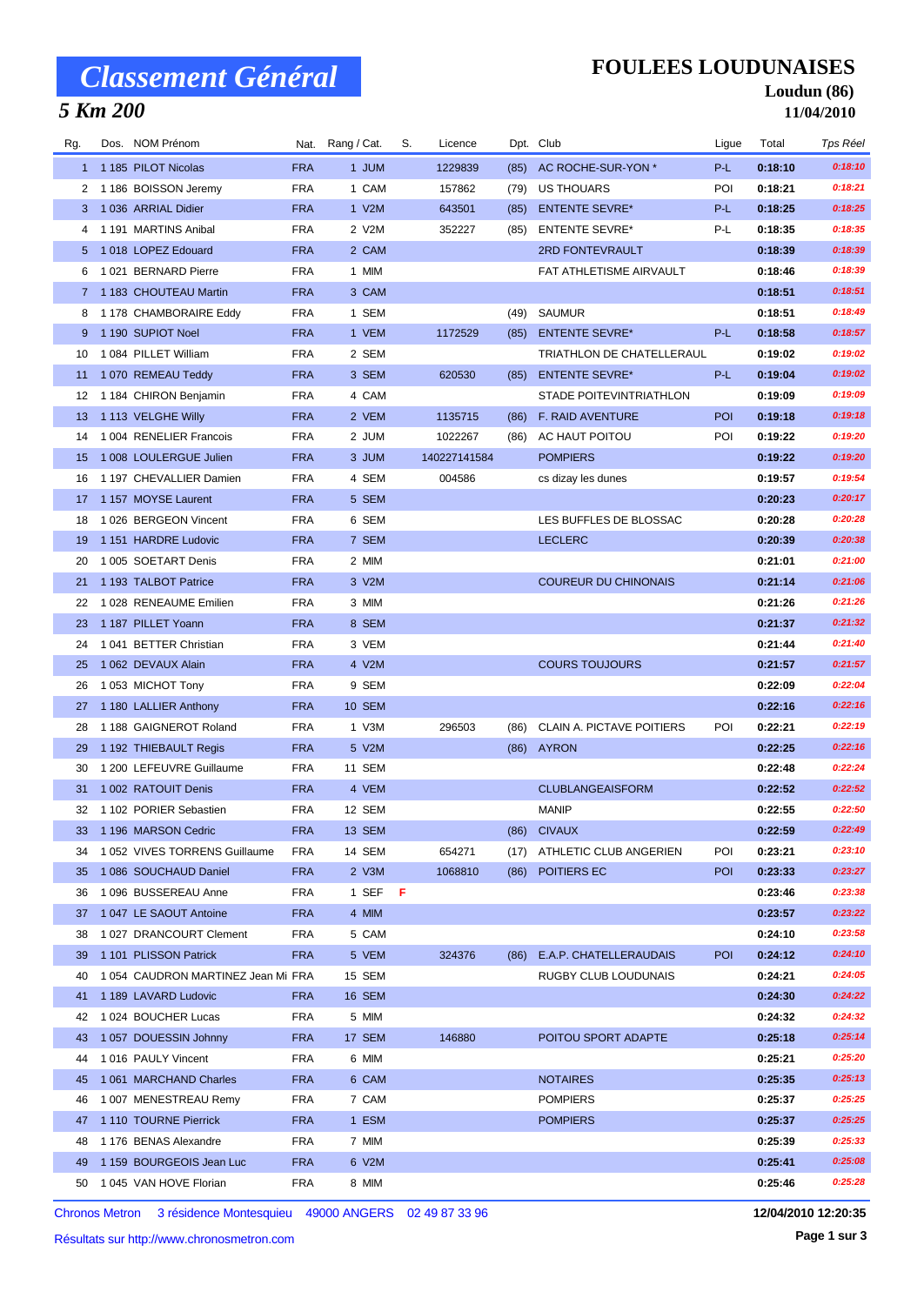# *Classement Général*

## *5 Km 200*

### **FOULEES LOUDUNAISES**

#### **Loudun (86) 11/04/2010**

| Rg. | Dos. NOM Prénom             |            | Nat. Rang / Cat. | S.  | Licence      |      | Dpt. Club                           | Ligue | Total   | Tps Réel |
|-----|-----------------------------|------------|------------------|-----|--------------|------|-------------------------------------|-------|---------|----------|
| 51  | 1082 ANNEZO Gerard          | <b>FRA</b> | 7 V2M            |     |              |      | <b>COURS TOUJOURS</b>               |       | 0:25:46 | 0:25:25  |
| 52  | 1 032 BERTRAND Cathy        | <b>FRA</b> | 1 VEF            | F   |              |      |                                     |       | 0:25:56 | 0:25:31  |
| 53  | 1 095 GAULT Michael         | <b>FRA</b> | 18 SEM           |     |              |      |                                     |       | 0:26:20 | 0:25:47  |
| 54  | 1 055 LECLERCQ Anthony      | <b>FRA</b> | 8 CAM            |     |              |      |                                     |       | 0:26:23 | 0:26:20  |
| 55  | 1 194 GARNIER Nadine        | <b>FRA</b> | 2 VEF            | F.  |              |      | <b>COUREUR DU CHINONAIS</b>         |       | 0:26:23 | 0:26:16  |
| 56  | 1 156 DAVID Guillaume       | <b>FRA</b> | 19 SEM           |     |              |      |                                     |       | 0:26:28 | 0:26:16  |
| 57  | 1043 WANLIN Carole          | <b>FRA</b> | 2 SEF            | F   |              |      |                                     |       | 0:26:46 | 0:26:25  |
| 58  | 1076 THIBAULT Jean Francois | <b>FRA</b> | 8 V2M            |     |              |      |                                     |       | 0:26:53 | 0:26:18  |
| 59  | 1068 CORDIER Michael        | <b>FRA</b> | 20 SEM           |     |              |      |                                     |       | 0:26:57 | 0:26:30  |
| 60  | 1 177 FORTIN Jean Baptiste  | <b>FRA</b> | 21 SEM           |     |              |      |                                     |       | 0:27:12 | 0:26:45  |
| 61  | 1 097 DUMOULIN Sebastien    | <b>FRA</b> | 22 SEM           |     | 1287860      |      | (49) AS CULTURELLE VERRIE ROU M P-L |       | 0:27:23 | 0:27:03  |
| 62  | 1023 MASSONNET Guillaume    | <b>FRA</b> | 23 SEM           |     |              |      | <b>FIDUCIAL</b>                     |       | 0:27:26 | 0:27:13  |
| 63  | 1051 LEVEILLE Celine        | <b>FRA</b> | 3 SEF            | F.  | 574702       | (17) | ATHLETIC CLUB ANGERIEN              | POI   | 0:27:36 | 0:27:26  |
| 64  | 1073 NAULEAU Naima          | <b>FRA</b> | 3 VEF            | - F | 1154894      | (85) | <b>ENTENTE SEVRE*</b>               | P-L   | 0:27:37 | 0:27:37  |
| 65  | 1 006 DOUSSAINT Jerome      | <b>FRA</b> | 24 SEM           |     |              |      |                                     |       | 0:27:43 | 0:27:16  |
| 66  | 1091 FRADET Paul            | <b>FRA</b> | 9 CAM            |     |              |      |                                     |       | 0:27:44 | 0:27:21  |
| 67  | 1 009 BRISSET Philippe      | <b>FRA</b> | 6 VEM            |     |              |      | <b>POMPIERS</b>                     |       | 0:27:47 | 0:27:32  |
| 68  | 1 195 GAUCLIN Manon         | <b>FRA</b> | 1 CAF F          |     |              |      |                                     |       | 0:27:55 | 0:27:47  |
| 69  | 1019 ROUSSEAU Denis         | <b>FRA</b> | 7 VEM            |     |              |      |                                     |       | 0:28:00 | 0:27:38  |
| 70  | 1 106 PEREZ Andre           | <b>FRA</b> | 9 V2M            |     |              |      |                                     |       | 0:28:03 | 0:27:40  |
| 71  | 1 199 PEREZ Caroline        | <b>FRA</b> | 4 VEF            | F   |              |      |                                     |       | 0:28:03 | 0:27:41  |
| 72  | 1 072 BEAUDOIN Michel       | <b>FRA</b> | 10 V2M           |     |              |      |                                     |       | 0:28:07 | 0:27:33  |
| 73  | 1013 PERAULT Nicolas        | <b>FRA</b> | 25 SEM           |     |              |      | <b>POMPIERS</b>                     |       | 0:28:08 | 0:27:53  |
| 74  | 1 040 RIDOUARD Amandine     | <b>FRA</b> | 1 MIF            | F   |              |      |                                     |       | 0:28:08 | 0:28:02  |
| 75  | 1017 BERVAS Virginie        | <b>FRA</b> | 4 SEF            | F   |              |      | 2RD FONTEVRAULT                     |       | 0:28:11 | 0:28:05  |
| 76  | 1011 FRESNAIS Fabiola       | <b>FRA</b> | 5 SEF            | F   |              |      | <b>POMPIERS</b>                     |       | 0:28:15 | 0:28:15  |
| 77  | 1033 PLU Bruno              | <b>FRA</b> | 8 VEM            |     |              |      | <b>MANIP</b>                        |       | 0:28:23 | 0:28:23  |
| 78  | 1 034 GUILBAULT Alain       | <b>FRA</b> | 11 V2M           |     |              |      |                                     |       | 0:28:24 | 0:27:55  |
| 79  | 1078 CLEMENT Richard        | <b>FRA</b> | 26 SEM           |     | 708032       | (37) | ASSOCIATION COUREURS DE L CEN       |       | 0:28:44 | 0:28:27  |
| 80  | 1020 ROUSSEAU Karine        | <b>FRA</b> | 5 VEF            | -F  |              |      | <b>FIDUCIAL</b>                     |       | 0:28:45 | 0:28:24  |
| 81  | 1 001 MOREAU Etienne        | <b>FRA</b> | 9 MIM            |     | 140228125784 |      | TRIATHLON DE CHATELLERAUL           |       | 0:28:52 | 0:28:52  |
| 82  | 1 100 SCHMITT Maxime        | <b>FRA</b> | 10 MIM           |     | 14227010484M |      | TRIATHLON DE CHATELLERAUL           |       | 0:28:52 | 0:28:52  |
|     | 83 1115 CLUTOT Blandine     | <b>FRA</b> | 6 VEF F          |     |              |      |                                     |       | 0:29:06 | 0:28:44  |
|     | 84 1 182 RABIN Alexandre    | <b>FRA</b> | 11 MIM           |     |              |      | (74) CLUSES                         |       | 0:29:08 | 0:28:30  |
| 85  | 1039 FARION Christian       | <b>FRA</b> | 3 V3M            |     |              |      |                                     |       | 0:29:16 | 0:29:16  |
| 86  | 1 092 PUAUT Fabrice         | <b>FRA</b> | 27 SEM           |     |              |      |                                     |       | 0:29:20 | 0:28:46  |
| 87  | 1079 DEMION Agnes           | <b>FRA</b> | 7 VEF F          |     |              |      |                                     |       | 0:29:25 | 0:29:25  |
| 88  | 1088 VILLETTE Oceane        | <b>FRA</b> | 12 MIM           |     |              |      |                                     |       | 0:29:29 | 0:29:16  |
| 89  | 1 003 GUILBAULT Jean Claude | <b>FRA</b> | 4 V3M            |     | 6444448      |      | <b>ECA SMARVES VERNON</b>           |       | 0:29:58 | 0:29:30  |
| 90  | 1014 BARRIN Emilie          | <b>FRA</b> | 6 SEF            | F   |              |      |                                     |       | 0:30:02 | 0:29:52  |
| 91  | 1098 TEXEREAU Anne          | <b>FRA</b> | 7 SEF            | F.  |              |      |                                     |       | 0:30:12 | 0:30:06  |
| 92  | 1 035 COUET Marie           | <b>FRA</b> | 2 MIF            | F   |              |      |                                     |       | 0:30:25 | 0:30:19  |
| 93  | 1 107 BELLAMY Yves          | <b>FRA</b> | 12 V2M           |     |              |      |                                     |       | 0:30:29 | 0:30:10  |
| 94  | 1080 PIPELIER Gerard        | <b>FRA</b> | 9 VEM            |     |              |      |                                     |       | 0:30:39 | 0:30:10  |
| 95  | 1031 MATHIS Valerie         | <b>FRA</b> | 8 SEF F          |     |              |      |                                     |       | 0:30:49 | 0:30:22  |
| 96  | 1015 PAULY Muriel           | <b>FRA</b> | 8 VEF            | F   |              |      |                                     |       | 0:30:55 | 0:30:35  |
| 97  | 1 044 REVEREAULT Jacques    | <b>FRA</b> | 5 V3M            |     |              |      |                                     |       | 0:30:59 | 0:30:54  |
| 98  | 1071 ROUX Marie             | <b>FRA</b> | 3 MIF            | F   |              |      |                                     |       | 0:31:12 | 0:31:12  |
| 99  | 1 158 COURTOIS Gilles       | <b>FRA</b> | <b>10 VEM</b>    |     |              |      |                                     |       | 0:31:17 | 0:30:51  |
| 100 | 1085 LINARD Sylvain         | <b>FRA</b> | 28 SEM           |     |              |      |                                     |       | 0:31:30 | 0:30:52  |

Chronos Metron 3 résidence Montesquieu 49000 ANGERS 02 49 87 33 96

**12/04/2010 12:20:35**